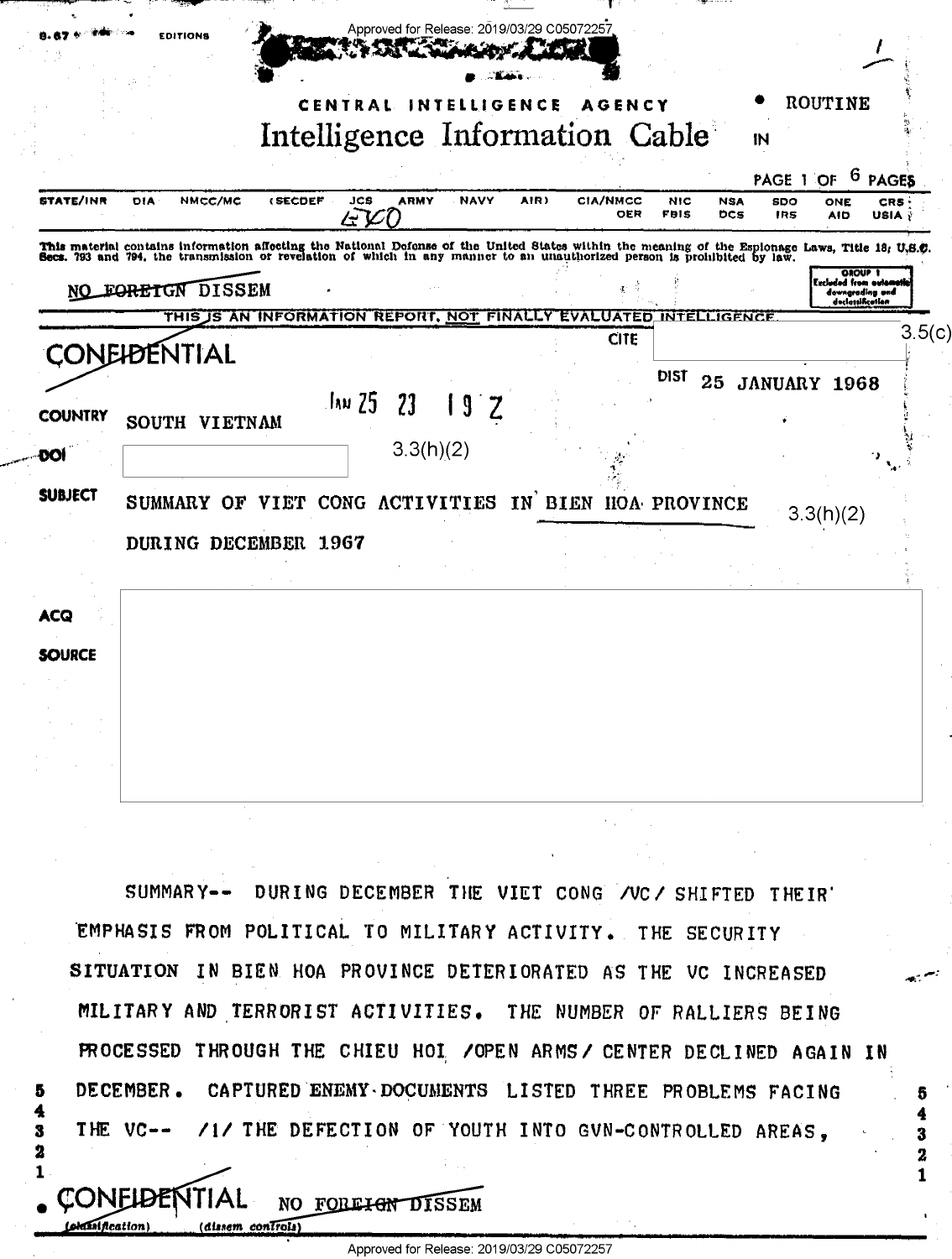|                   | 3.5(c) |
|-------------------|--------|
| PAGE 2 OF 6 PAGES |        |

""'  $^{\circ}$ 

-

.,

'

4

~

# CONFLUENTIAL NO FOREIGN DESSEN clessification) (dissem control.

/2/ A SHORTAGE OF CASH AND, /3/ IRREGULARITIES AND POOR ADMINISTRATIVE PRACTICES IN THE HANDLING OF FINANCE-ECONOMY-MATTERSi <sup>A</sup>\*; 5 END SUMMARY»

**POLICY**  $1-\cdot$  . PULLUI  $\cdot$  . The contract of the contract of the contract of the contract of the contract of the contract of the contract of the contract of the contract of the contract of the contract of the contract of the con

 $\blacksquare$ 

1. DURING DECEMBER THE VIET CONG NC/ CONTINUED THEIR OVERAL i POLICY OF ATTEMPTING TO DEFEAT GOVERNMENT OF VIETNAM /GUN/'AND ALLIED MILITARY FORCES AND ASSUME GOVERNMENTAL POWER. HOWEVER. THE METHOD BY WHICH THIS POLICY IS TO BE PURSUED HAS CHANGED IN THE PAST THREE MONTHS. ACCORDING TO THE CHIEF OF A VIETNAMESE ' CIVIC AND POLITICAL ACTION ORGANIZATION AND COMPETENT AMERICAN OBSERVERS IN BIEN HOA PROVINCE THE VC HAVE SHIFTED THEIR EMPHASIS FROM POLITICAL TO MILITARY ACTION. U.S. MILITARY OBSERVERS IN III CORPS BELIEVE THAT DURING THE NEXT PHASE OF THE CURRENT VC WINTER-SPRING CAMPAIGN THE VC WILL INCREASE THEIR MILITARY ACTIVITY AS THEY PUSH FOR A MORE FAVORABLE MILITARY AND POLITICAL POSITION. <sup>A</sup>VC NOTEBOOK CAPTURED IN BINH DUONG PROVINCE CALLED THE BIEN HOA AREA THE "'MOBILE POINT'' AND ''GATE'' TO SAIGON.

OPERATIONS

- \ ~~

\ , » , 0' P ». The second problem of the second problem in the second problem in the second problem in the second problem in the second problem in the second problem in the second problem in the second problem in the second probl

 $\cdots$ 

' '

2. THE SECURITY SITUATION IN BIEN HOA PROVINCE CONTINUED TO DETERIORATE. WITH 92 INCIDENTS REPORTED IN DECEMBER. AND THE VC ' STEPPED UP THEIR MILITARY ACTIVITY. ..-.~ -- ->"=,-'-".\_"~.'1" THERE WERE ATHREE BATTALION-SIZED ATTACKS IN THE PROVINCE DURING THE MONTH, AS COMPARED WITH COR EXIGRAL NO FOREIGH DISSEM.

 $V_\mathrm{c}$  is a set of the set of the set of the set of the set of the set of the set of the set of the set of the set of the set of the set of the set of the set of the set of the set of the set of the set of the set of th

A .,\_\_. <sup>I</sup>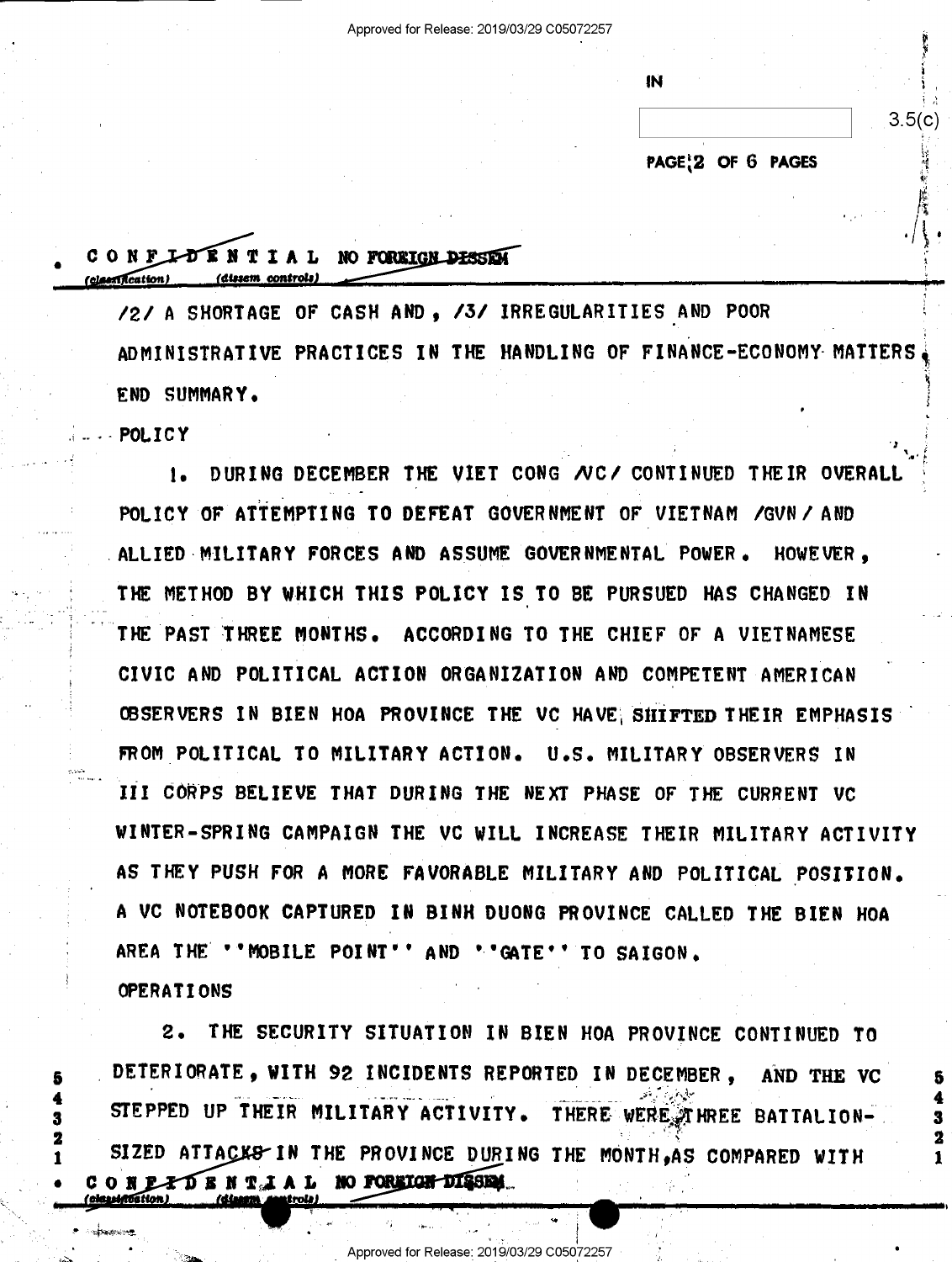Approved for Release: 2019/03/29 C05072257

IN

PAGE 3 OF 6 PAGES

 $3.5(c)$ 

2

#### CONFIDENTIAL NO FOREIGN DESSEN asidcation) (dissem controls)

TWO DURING NOVEMBER. THE MOST SPECTACULAR VC ACTION AND THE ONE THAT UNDOUBTEDLY MOST IMPRESSED THE LOCAL POPULATION WAS THE SUCCESSFUL 21 DECEMBER ATTACK ON THE REGIONAL AROVINCIAL CHIEU HOI / OPEN ARMS / CENTER. ONE GVN PROPAGANDA WORKER WAS KILLED DURING THE ATTACK AND EIGHT OTHERS WERE WOUNDED. OTHER SIGNIFICANT MILITARY ACTIONS BY THE VC INCLUDED ATTACKS ON THREE DISTRICT TOWNS AND AN ATTACK ON THE THAI REGIMENT IN NHON TRACH DISTRICT.

 $\overline{3}$ . ATTACKS AND ACTS OF TERRORISM AGAINST GVN WORKERS AND OFFICIALS ALSO CONTRIBUTED TO THE OVERALL DECLINE IN THE SECURITY SITUATION. ON 6 DECEMBER THE VC ATTACKED THE REGIONAL FORCES RF/ COMMAND HEADQUARTERS IN BIEN HOA CITY, KILLING 3 RF TROOPS AND WOUNDING 3 OTHERS. TWO MEMBERS OF THE VIETNAMESE MILITARY SECURITY SERVICE WERE ASSASSINATED IN BIEN HOA CITY, ONE OF THEM BY A FEMALE VC TERRORIST. ACCORDING TO A U.S. PUBLIC SAFETY ADVISER, THE VC MADE A NUMBER OF THREATS DURING THE MONTH AGAINST CENSUS GRIEVANCE WORKERS AND. ACCORDING TO CENSUS GRIEVANCE RECORDS, ONE OF ITS WORKERS WAS ASSASSINATED BY THE VC DURING DECEMBER.

THE VC PROPAGANDA TARGET SHIFTED AGAIN FOR THE FOURTH TIME IN AS MANY MONTHS. IN SEPTEMBER AND OCTOBER IT WAS THE PRESIDENTIAL AND CONGRESSIONAL ELECTIONS. IN NOVEMBER THE ATTACK CENTERED ON THE NEWLY ELECTED GOVERNMENT, WHICH WAS CALLED A "'TOOL OF THE AMERICANS'' DECEMBER VC PROPAGANDA ZEROED IN ON THE PROPOSED IN LOTENTIAL NO FOREIGH DISSEN CONF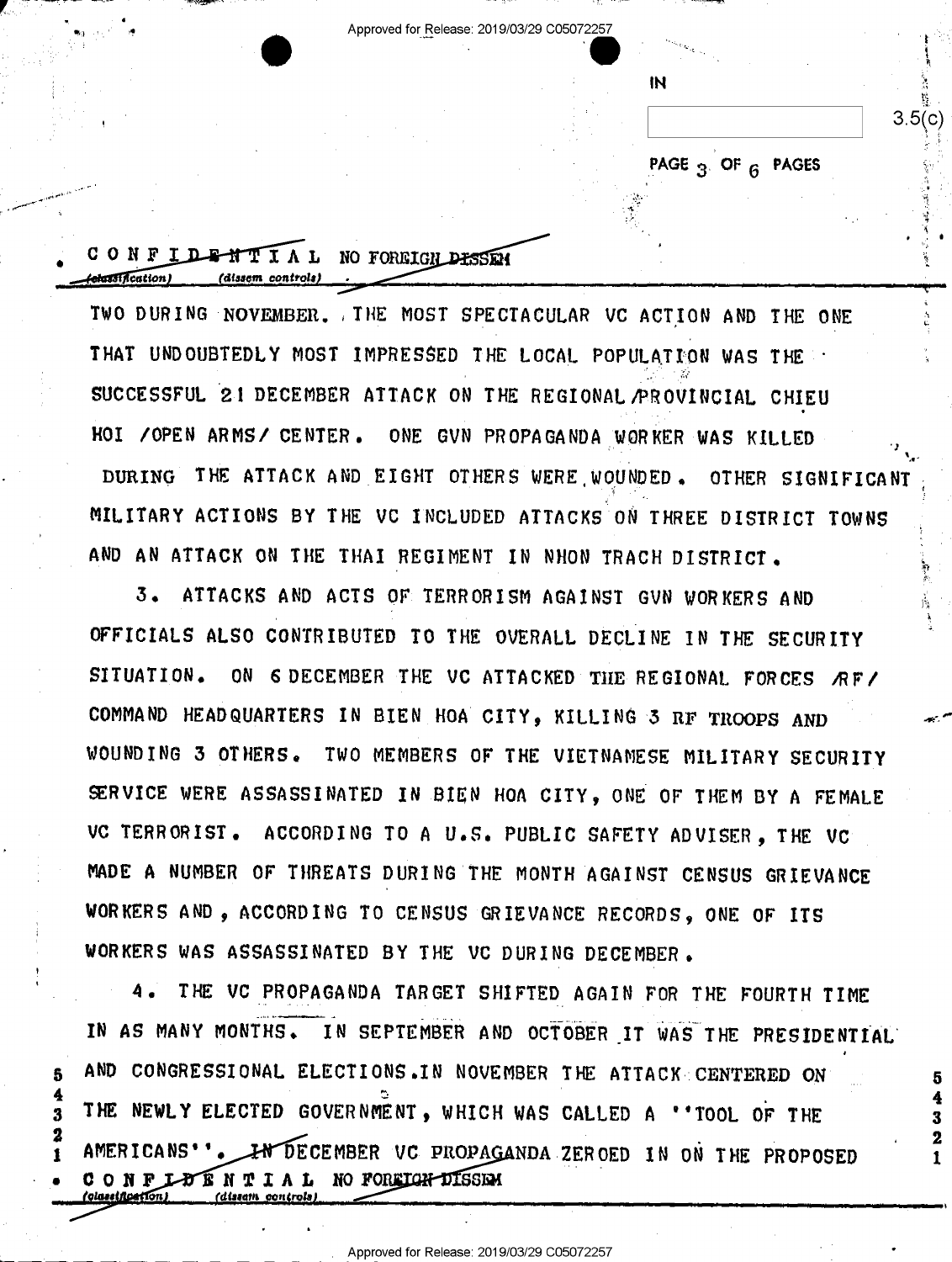IN.

PAGE 4 OF 6 PAGES

 $3.5(c)$ 

3

### CONFIDENTIAL NO FOREIGN DISSEN Colessification) (dissem\_controls)

'dissem controls)

GVN DRAFT LAW, WHICH WOULD LOWER THE DRAFT AGE TO 18. THE CHIEF OF A CIVIC AND POLITICAL ACTION GROUP IN BIEN HOA PROVINCE FEELS THAT THE PROPAGANDA MAY BE HAVING SOME EFFECT AMONG STUDENTS. HF. ALSO SAID THAT INFORMATION REACHING HIM SUGGESTS THAT VC PROPAGANDA IS MORE EFFECTIVE IN RURAL AREAS THAN IN THE URBAN AREAS. HE ATTRIBUTED THIS TO THE FACT THAT RURAL AREAS ARE MORE ACCESSIBLE TO THE VC AND THAT PEOPLE IN RURAL OR REMOTE AREAS MAY FEEL THAT THE VC ARE GAINING.

VC TAX COLLECTION ACTIVITIES INCREASED DURING DECEMBER.  $5.$ NORMAL RICE HARVEST ACTIVITIES AND THE NEED FOR EXTRA FOOD AND FUNDS FOR THE TET CELEBRATIONS PROBABLY ACCOUNTED FOR PART OF THE INCREASE. HOWEVER, INCREASED VC MILITARY ACTIVITY, WHICH REQUIRED MORE FUNDS AND FOOD. PROBABLY WAS THE MAJOR REASON FOR INCREASED TAXATION. ORGANIZATION

**6. 6. A CAPTURED VC PERSONNEL REPORT REVEALED THAT IN MID-1967 THE** VC THU DAU MOT PROVINCE / GVN BINH DUONG AND PART OF BIEN HOA PROVINCES/ CLAIMED A PROVINCIAL HEADQUARTERS STRENGTH OF 132 PERSONS. ANOTHER 388 PERSONS WORKED IN AUXILIARY SERVICES AND 807 PERSONS WERE LOCATED IN TAN UYEN DISTRICT. BIEN HOA PROVINCE. **/THE LATTER FIGURE** INCLUDED TWO VC DISTRICT COMPANIES/. THE STRENGTH OF THE PROVINCIAL HEADQUARTERS AND ITS SUBORDINATE OFFICES ILLUSTRATES THE IMPORTANT MILITARY AND SUPPLY FUNCTIONS OF THIS ORGANIZATION. IDENTIAL NO FOREIGN DISSEM CONF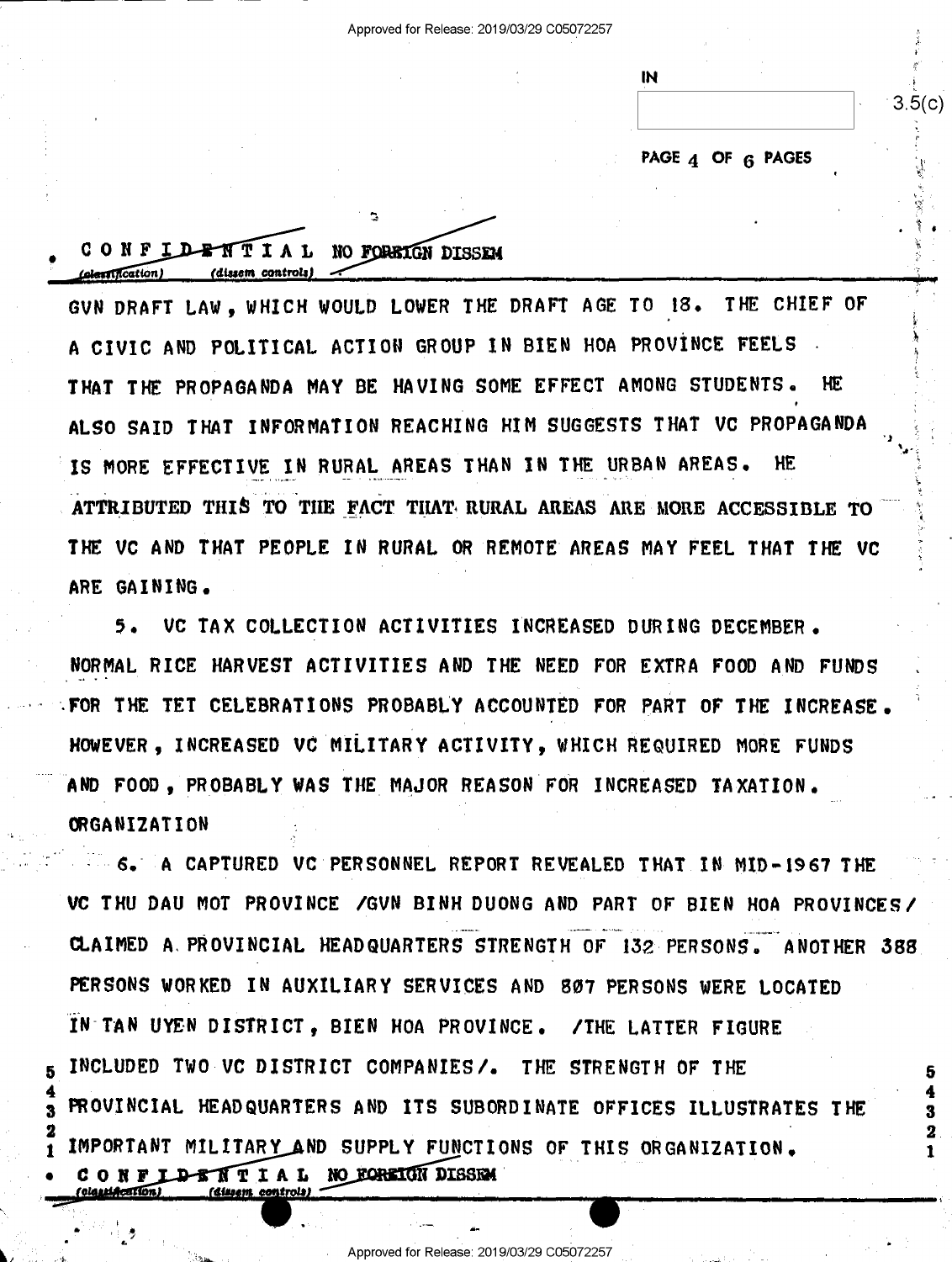Approved for Release: 2019/03/29 C05072257

**IN** 

## PAGE 5 OF 6 PAGES

 $3.5(c)$ 

CONFIDENTIAL NO FOREIGN DISSEN 'classification) (dissem controls)

**PROBLEMS** 

3 2

T

Lucia de la

A CAPTURED REPORT OF THE PEOPLES' REVOLUTIONARY PARTY PRP/ 7. EXECUTIVE COMMITTEE OF THE VC BA BIEN PROVINCE COMMITTEE STATED THAT IN EARLY AND MID-1967 ALLIED MILITARY OPERATIONS HAD HINDERED RECRUITMENT INTO PARTY ORGANIZATIONS. THE DOCUMENT STATED THAT IN JULY, AUGUST AND SEPTEMBER SOME 210 MEMBERS OF LOCAL VC YOUTH CRGANIZATIONS HAD DEFECTED TO GVN-CONTROLLED AREAS. THIS INFORMATION SUGGESTS THAT NOT ALL RALLIERS END UP IN CHIEU HOI CENTERS. RATHER. IT SEEMS THAT MANY SUCH PEOPLE JUST RESUME UNOBTRUSIVE ROLES IN THEIR HOME AREAS. IN DECEMBER THERE WERE ONLY FOUR RALLIERS. A FURTHER DECLINE FROM THE YEAR'S PREVIOUS LOW OF II IN NOVEMBER.

A CAPTURED BA BIEN PROVINCE FINANCE-ECONOMY CIRCULAR GIVES 8. AN INSIGHT INTO THE PROBLEMS FACED BY THE SECTION. THE CIRCULAR STATED THAT PROGRESS IN FINANCIAL MATTERS HAD BEEN MADE IN THE PROVINCE IN EARLY 1967. IT ADMITTED, HOWEVER, THAT NUMEROUS FINANCIAL DEFICIENCIES STILL EXISTED AND INCLUDED THE IMPROPER REQUISITIONING OF FOOD, MERCHANDISE AND EQUIPMENT, WHICH FOSTERED ABUSE AND CORRUPTION, THE COLLECTION OF GOODS AND MONEY FROM WEALTHY SOURCES WHILE NEGLECTING POOR CONTRIBUTORS. THE LACK OF CONTROL IN THE CONFISCATION OF PRIVATE PROPERTY AND THE LACK OF FREQUENT INSPECTIONS, INVENTORIES AND TAXATION REPORTS.

9. ACCORDING TO A VIETNAMESE CIVIC AND POLITICAL ACTION TEAM CONFLORINTIAL NO FOREIGN-DISSEN (dissem controls